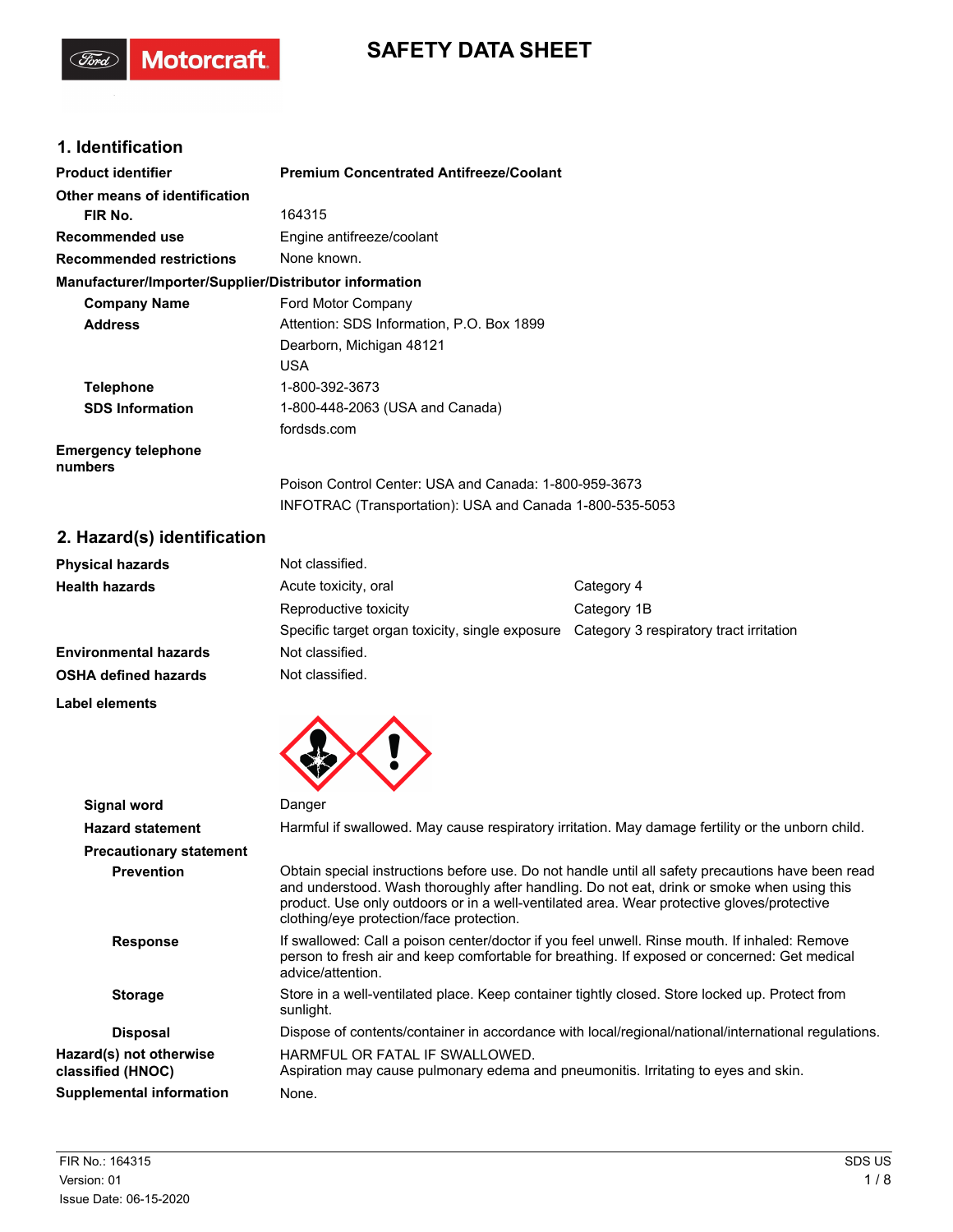| <b>Mixtures</b>                                                              |                                                                                                                                                                                                                                                                                                                                                                                                              |                   |      |
|------------------------------------------------------------------------------|--------------------------------------------------------------------------------------------------------------------------------------------------------------------------------------------------------------------------------------------------------------------------------------------------------------------------------------------------------------------------------------------------------------|-------------------|------|
| <b>Chemical name</b>                                                         | <b>Common name and synonyms</b>                                                                                                                                                                                                                                                                                                                                                                              | <b>CAS number</b> | $\%$ |
| <b>ETHYLENE GLYCOL</b>                                                       |                                                                                                                                                                                                                                                                                                                                                                                                              | $107 - 21 - 1$    | 90.5 |
| 2,2'-Oxydiethanol                                                            |                                                                                                                                                                                                                                                                                                                                                                                                              | 111-46-6          | 4.75 |
| 4. First-aid measures                                                        |                                                                                                                                                                                                                                                                                                                                                                                                              |                   |      |
| <b>Inhalation</b>                                                            | Remove victim to fresh air and keep at rest in a position comfortable for breathing. Call a poison<br>center or doctor/physician if you feel unwell.                                                                                                                                                                                                                                                         |                   |      |
| <b>Skin contact</b>                                                          | Wash off with soap and water. Get medical attention if irritation develops and persists.                                                                                                                                                                                                                                                                                                                     |                   |      |
| Eye contact                                                                  | Rinse with water. Get medical attention if irritation develops and persists.                                                                                                                                                                                                                                                                                                                                 |                   |      |
| Ingestion                                                                    | Call a physician or poison control center immediately. Rinse mouth. Do not induce vomiting. If<br>vomiting occurs, keep head low so that stomach content doesn't get into the lungs.                                                                                                                                                                                                                         |                   |      |
| <b>Most important</b><br>symptoms/effects, acute and<br>delayed              | Convulsions. Dizziness. Nausea, vomiting. Abdominal pain. May cause respiratory irritation.                                                                                                                                                                                                                                                                                                                  |                   |      |
| Indication of immediate<br>medical attention and special<br>treatment needed | Provide general supportive measures and treat symptomatically. Keep victim warm. Keep victim<br>under observation. Symptoms may be delayed.                                                                                                                                                                                                                                                                  |                   |      |
| <b>General information</b>                                                   | IF exposed or concerned: Get medical advice/attention. If you feel unwell, seek medical advice<br>(show the label where possible). Ensure that medical personnel are aware of the material(s)<br>involved, and take precautions to protect themselves. Show this safety data sheet to the doctor in<br>attendance.                                                                                           |                   |      |
| 5. Fire-fighting measures                                                    |                                                                                                                                                                                                                                                                                                                                                                                                              |                   |      |
| Suitable extinguishing media                                                 | Alcohol resistant foam. Powder. Carbon dioxide (CO2).                                                                                                                                                                                                                                                                                                                                                        |                   |      |
| Unsuitable extinguishing<br>media                                            | Do not use water jet as an extinguisher, as this will spread the fire.                                                                                                                                                                                                                                                                                                                                       |                   |      |
| Specific hazards arising from<br>the chemical                                | During fire, gases hazardous to health may be formed. Upon decomposition, this product emits<br>carbon monoxide, carbon dioxide and/or low molecular weight hydrocarbons.                                                                                                                                                                                                                                    |                   |      |
| Special protective equipment<br>and precautions for firefighters             | Self-contained breathing apparatus and full protective clothing must be worn in case of fire.                                                                                                                                                                                                                                                                                                                |                   |      |
| <b>Fire fighting</b><br>equipment/instructions                               | Move containers from fire area if you can do so without risk.                                                                                                                                                                                                                                                                                                                                                |                   |      |
| <b>Specific methods</b>                                                      | Use standard firefighting procedures and consider the hazards of other involved materials.                                                                                                                                                                                                                                                                                                                   |                   |      |
| <b>General fire hazards</b>                                                  | No unusual fire or explosion hazards noted.                                                                                                                                                                                                                                                                                                                                                                  |                   |      |
| 6. Accidental release measures                                               |                                                                                                                                                                                                                                                                                                                                                                                                              |                   |      |
| Personal precautions,<br>protective equipment and<br>emergency procedures    | Avoid contact with eyes, skin, and clothing. Avoid breathing mist/vapors. Ensure adequate<br>ventilation. Keep people away from and upwind of spill/leak. Keep unnecessary personnel away.<br>Local authorities should be advised if significant spillages cannot be contained. Wear appropriate<br>protective equipment and clothing during clean-up. For personal protection, see section 8 of the<br>SDS. |                   |      |
| <b>Methods and materials for</b>                                             | Use water spray to reduce vapors or divert vapor cloud drift. This product is miscible in water.                                                                                                                                                                                                                                                                                                             |                   |      |
| containment and cleaning up                                                  | Large Spills: Stop the flow of material, if this is without risk. Dike the spilled material, where this is<br>possible. Absorb in vermiculite, dry sand or earth and place into containers. Following product<br>recovery, flush area with water.                                                                                                                                                            |                   |      |

Small Spills: Wipe up with absorbent material (e.g. cloth, fleece). Clean surface thoroughly to remove residual contamination.

Never return spills to original containers for re-use. For waste disposal, see section 13 of the SDS. **Environmental precautions** Avoid discharge into drains, water courses or onto the ground.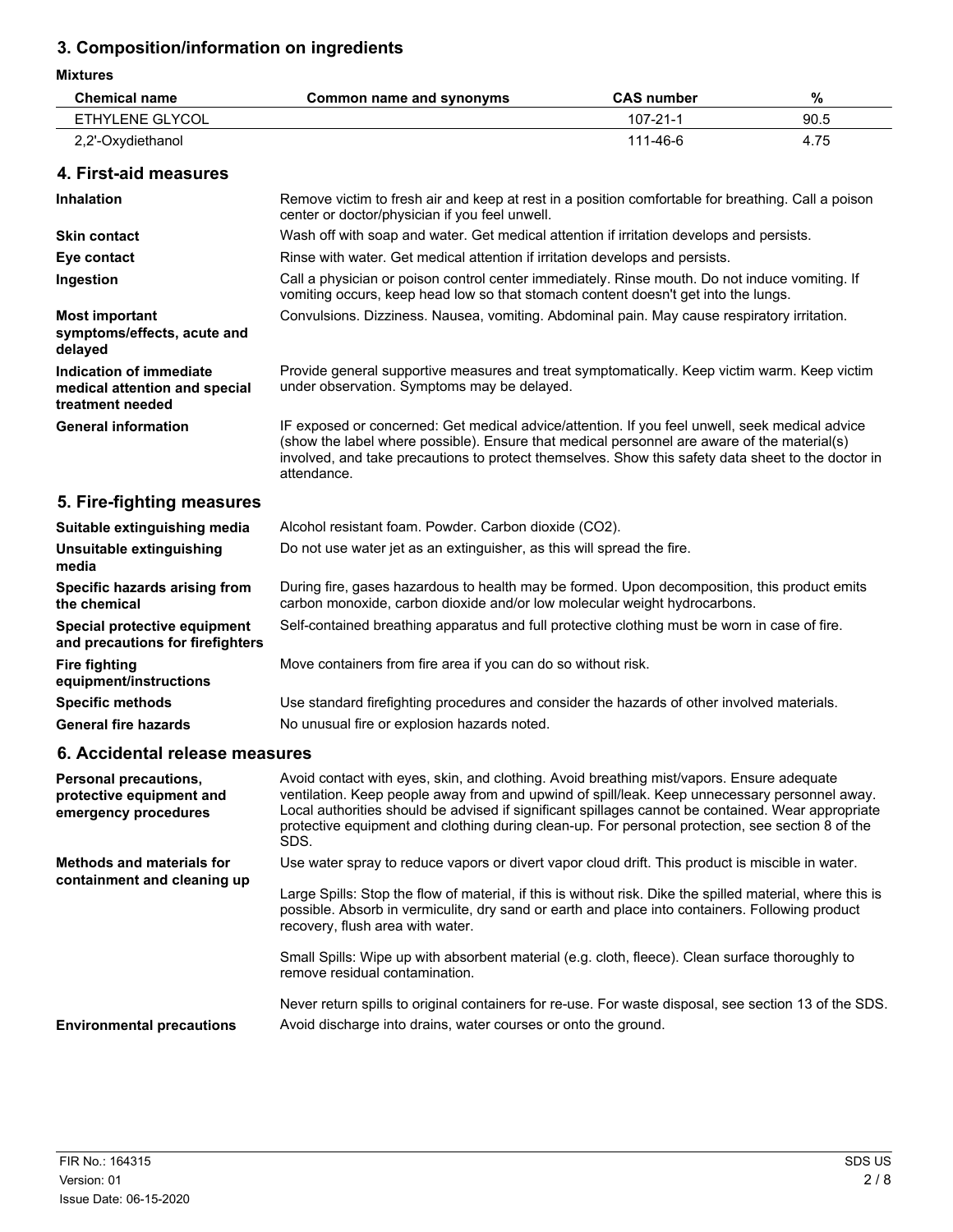## **7. Handling and storage**

| Precautions for safe handling   | Pregnant or breastfeeding women must not handle this product. Obtain special instructions before<br>use. Do not handle until all safety precautions have been read and understood. Avoid contact with<br>eyes, skin, and clothing. Avoid breathing mist/vapors. Avoid prolonged exposure. Provide<br>adequate ventilation. When using, do not eat, drink or smoke. Do not taste or swallow. Should be<br>handled in closed systems, if possible. Observe good industrial hygiene practices. Wash hands<br>thoroughly after handling. Wear appropriate personal protective equipment. For personal<br>protection, see Section 8 of the SDS. |
|---------------------------------|--------------------------------------------------------------------------------------------------------------------------------------------------------------------------------------------------------------------------------------------------------------------------------------------------------------------------------------------------------------------------------------------------------------------------------------------------------------------------------------------------------------------------------------------------------------------------------------------------------------------------------------------|
| Conditions for safe storage,    | Store locked up. Store in tightly closed container. Store away from incompatible materials (see                                                                                                                                                                                                                                                                                                                                                                                                                                                                                                                                            |
| including any incompatibilities | Section 10 of the SDS).                                                                                                                                                                                                                                                                                                                                                                                                                                                                                                                                                                                                                    |

### **8. Exposure controls/personal protection**

#### **Occupational exposure limits**

The following constituents are the only constituents of the product which have a PEL, TLV or other recommended exposure limit. At this time, the other constituents have no known exposure limits.

| <b>US. ACGIH Threshold Limit Values</b>  |                                                                                                                                                                                                                                                                                                                                                          | Value        | Form                |
|------------------------------------------|----------------------------------------------------------------------------------------------------------------------------------------------------------------------------------------------------------------------------------------------------------------------------------------------------------------------------------------------------------|--------------|---------------------|
| <b>Components</b>                        | <b>Type</b>                                                                                                                                                                                                                                                                                                                                              |              |                     |
| ETHYLENE GLYCOL (CAS<br>$107 - 21 - 1$   | <b>STEL</b>                                                                                                                                                                                                                                                                                                                                              | 10 mg/m3     | Aerosol, inhalable. |
|                                          |                                                                                                                                                                                                                                                                                                                                                          | 50 ppm       | Vapor fraction      |
|                                          | <b>TWA</b>                                                                                                                                                                                                                                                                                                                                               | 25 ppm       | Vapor fraction      |
|                                          | US. Workplace Environmental Exposure Level (WEEL) Guides                                                                                                                                                                                                                                                                                                 |              |                     |
| <b>Components</b>                        | <b>Type</b>                                                                                                                                                                                                                                                                                                                                              | <b>Value</b> |                     |
| 2,2'-Oxydiethanol (CAS<br>$111 - 46 - 6$ | <b>TWA</b>                                                                                                                                                                                                                                                                                                                                               | 10 mg/m3     |                     |
| <b>Biological limit values</b>           | No biological exposure limits noted for the ingredient(s).                                                                                                                                                                                                                                                                                               |              |                     |
| Appropriate engineering<br>controls      | Use adequate ventilation to control airborne concentrations below the exposure limits/quidelines. If<br>user operations generate a vapor, dust and/or mist, use process enclosure, appropriate local<br>exhaust ventilation, or other engineering controls to control airborne levels below the<br>recommended exposure limits/guidelines.               |              |                     |
|                                          | Individual protection measures, such as personal protective equipment                                                                                                                                                                                                                                                                                    |              |                     |
| Eye/face protection                      | Wear safety glasses with side shields (or goggles).                                                                                                                                                                                                                                                                                                      |              |                     |
| <b>Skin protection</b>                   |                                                                                                                                                                                                                                                                                                                                                          |              |                     |
| <b>Hand protection</b>                   | Suitable chemical protective gloves should be worn when the potential exists for skin exposure.<br>The choice of an appropriate glove does not only depend on its material but also on other quality<br>features and is different from one producer to the other. Use protective gloves made of: Nitrile.<br>Neoprene. Polyvinyl chloride (PVC).         |              |                     |
| Other                                    | Wear appropriate chemical resistant clothing if applicable.                                                                                                                                                                                                                                                                                              |              |                     |
| <b>Respiratory protection</b>            | If engineering controls do not maintain airborne concentrations to a level which is adequate to<br>protect worker health, an approved respirator must be worn. Respirator selection, use and<br>maintenance should be in accordance with the requirements of OSHA Respiratory Protection<br>Standard 29 CFR 1910.134 and/or Canadian Standard CSA Z94.4. |              |                     |
| <b>Thermal hazards</b>                   | Wear appropriate thermal protective clothing, when necessary.                                                                                                                                                                                                                                                                                            |              |                     |
| General hygiene<br>considerations        | Observe any medical surveillance requirements. Always observe good personal hygiene<br>measures, such as washing after handling the material and before eating, drinking, and/or<br>smoking. Routinely wash work clothing and protective equipment to remove contaminants.                                                                               |              |                     |

## **9. Physical and chemical properties**

| Appearance                          |                |
|-------------------------------------|----------------|
| <b>Physical state</b>               | Liquid.        |
| Form                                | Liquid.        |
| Color                               | Green.         |
| Odor                                | Not available. |
| Odor threshold                      | Not available. |
| рH                                  | 10 - 11.4      |
| <b>Melting point/freezing point</b> | Not available. |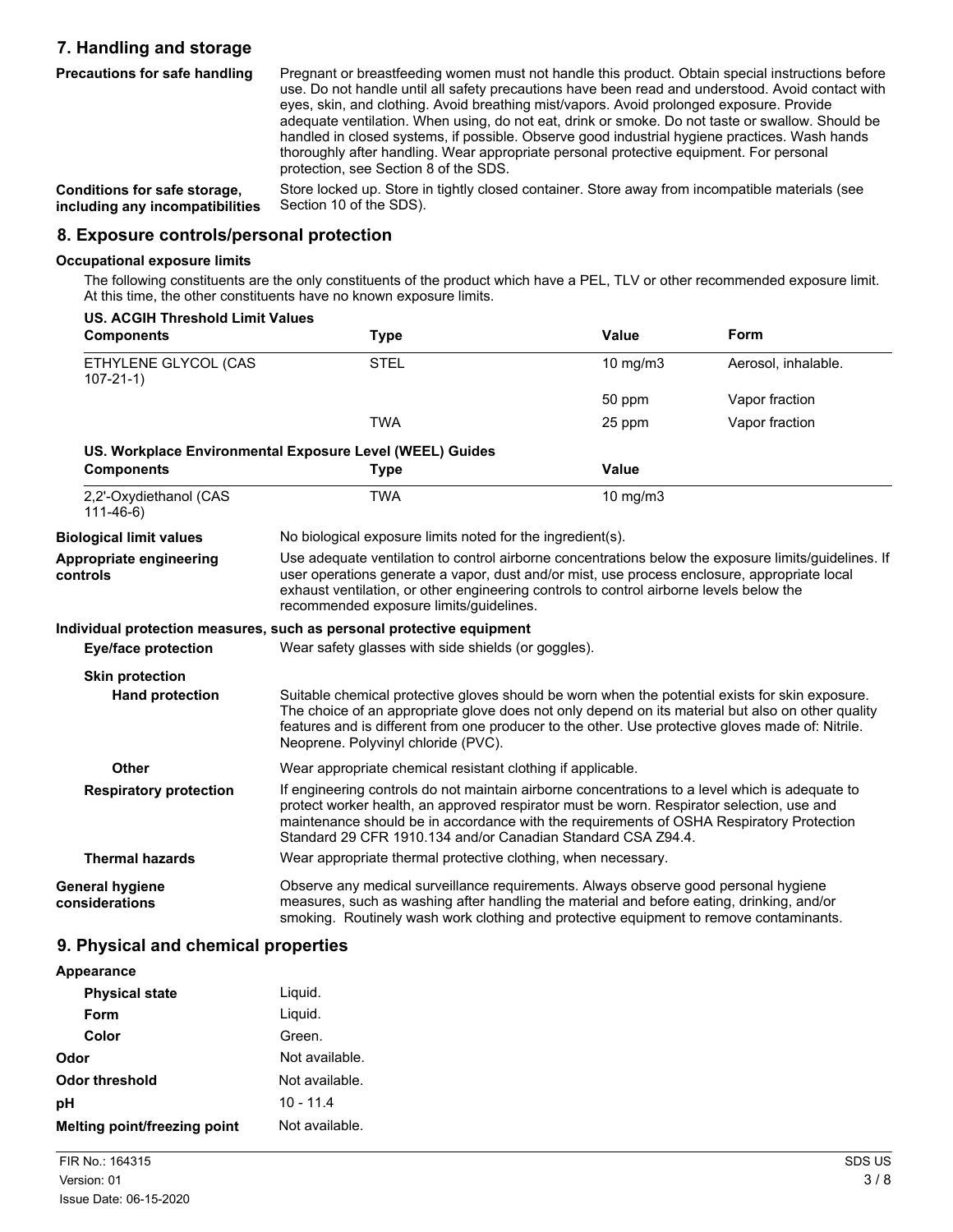| Initial boiling point and boiling<br>range                                         | Not available.                                                                                                      |
|------------------------------------------------------------------------------------|---------------------------------------------------------------------------------------------------------------------|
| <b>Flash point</b>                                                                 | $>$ 249.8 °F ( $>$ 121.0 °C)                                                                                        |
| <b>Evaporation rate</b>                                                            | Not available.                                                                                                      |
| Flammability (solid, gas)                                                          | Not applicable.                                                                                                     |
| Upper/lower flammability or explosive limits                                       |                                                                                                                     |
| <b>Flammability limit - lower</b><br>(%)                                           | $3.2 %$ V/V                                                                                                         |
| <b>Flammability limit - upper</b><br>$(\%)$                                        | 15.3 % v/v                                                                                                          |
| Explosive limit - lower (%)                                                        | Not available.                                                                                                      |
| Explosive limit - upper (%)                                                        | Not available.                                                                                                      |
| Vapor pressure                                                                     | 23.33 hPa (@ 20 °C)                                                                                                 |
| Vapor density                                                                      | Not available.                                                                                                      |
| <b>Relative density</b>                                                            | 1.127                                                                                                               |
| <b>Relative density temperature</b>                                                | 60.08 °F (15.6 °C)                                                                                                  |
| Solubility(ies)                                                                    |                                                                                                                     |
| <b>Solubility (water)</b>                                                          | Soluble                                                                                                             |
| <b>Partition coefficient</b><br>(n-octanol/water)                                  | Not available.                                                                                                      |
| <b>Auto-ignition temperature</b>                                                   | Not available.                                                                                                      |
| <b>Decomposition temperature</b>                                                   | Not available.                                                                                                      |
| <b>Viscosity</b>                                                                   | Not available.                                                                                                      |
| <b>Other information</b>                                                           |                                                                                                                     |
| <b>Density</b>                                                                     | 1.24 g/cm <sup>3</sup> (@ 15.56 °C)                                                                                 |
| 10. Stability and reactivity                                                       |                                                                                                                     |
| <b>Reactivity</b>                                                                  | The product is stable and non-reactive under normal conditions of use, storage and transport.                       |
| <b>Chemical stability</b>                                                          | Material is stable under normal conditions.                                                                         |
| <b>Possibility of hazardous</b><br>reactions                                       | No dangerous reaction known under conditions of normal use.                                                         |
| <b>Conditions to avoid</b>                                                         | Contact with incompatible materials.                                                                                |
| Incompatible materials                                                             | Acids. Bases. Strong oxidizing agents. Alkali metals. Alkali earth metals.                                          |
| <b>Hazardous decomposition</b><br>products                                         | Upon decomposition, this product emits carbon monoxide, carbon dioxide and/or low molecular<br>weight hydrocarbons. |
| 11. Toxicological information                                                      |                                                                                                                     |
| Information on likely routes of exposure                                           |                                                                                                                     |
| <b>Inhalation</b>                                                                  | May cause irritation to the respiratory system. Prolonged inhalation may be harmful.                                |
| <b>Skin contact</b>                                                                | Irritating to skin.                                                                                                 |
| Eye contact                                                                        | Irritating to eyes.                                                                                                 |
| Ingestion                                                                          | HARMFUL OR FATAL IF SWALLOWED.                                                                                      |
| Symptoms related to the<br>physical, chemical and<br>toxicological characteristics | Convulsions. Dizziness. Nausea, vomiting. Abdominal pain. May cause respiratory irritation.                         |
| Information on toxicological effects                                               |                                                                                                                     |
| <b>Acute toxicity</b>                                                              |                                                                                                                     |
| <b>Components</b>                                                                  | <b>Species</b><br><b>Calculated/Test Results</b>                                                                    |
| 2,2'-Oxydiethanol (CAS 111-46-6)                                                   |                                                                                                                     |

| Acute  |  |
|--------|--|
| Dermal |  |
| LD50   |  |

D<sub>50</sub> Rabbit Rabbit 200 Rabbit 11890 mg/kg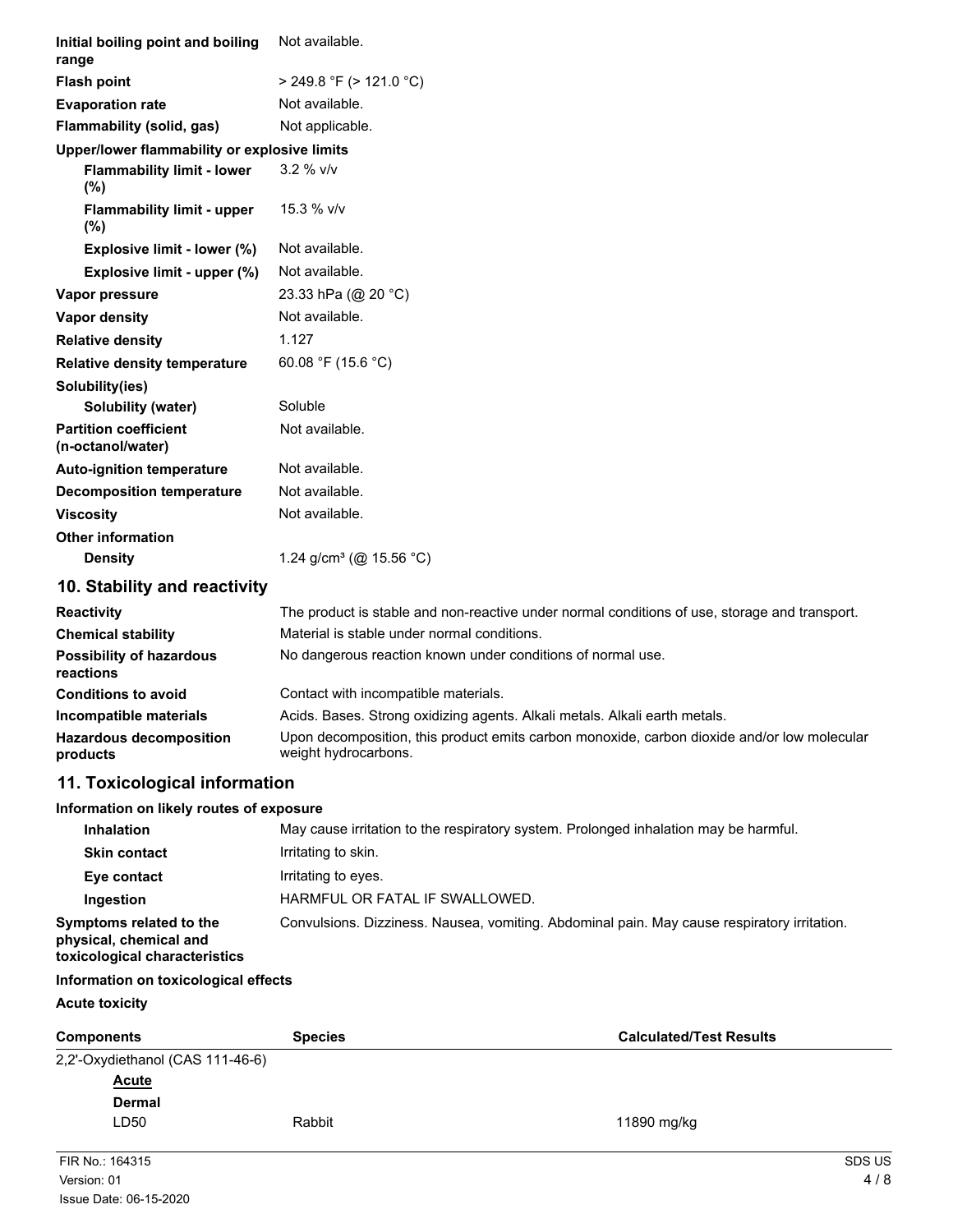| <b>Components</b>                                                     | <b>Species</b>                                                    | <b>Calculated/Test Results</b>                                                  |        |
|-----------------------------------------------------------------------|-------------------------------------------------------------------|---------------------------------------------------------------------------------|--------|
| Oral                                                                  |                                                                   |                                                                                 |        |
| LD50                                                                  | Cat                                                               | 3300 mg/kg                                                                      |        |
|                                                                       | Dog                                                               | 9000 mg/kg                                                                      |        |
|                                                                       | Guinea pig                                                        | 8700 mg/kg                                                                      |        |
|                                                                       |                                                                   | 14 g/kg                                                                         |        |
|                                                                       | Mouse                                                             | 26500 mg/kg                                                                     |        |
|                                                                       |                                                                   | 23700 mg/kg                                                                     |        |
|                                                                       |                                                                   | 13.3 g/kg                                                                       |        |
|                                                                       | Rabbit                                                            | 26.9 g/kg                                                                       |        |
|                                                                       | Rat                                                               | 16600 mg/kg                                                                     |        |
|                                                                       |                                                                   | 12570 mg/kg                                                                     |        |
|                                                                       |                                                                   | 15.6 g/kg                                                                       |        |
| Other                                                                 |                                                                   |                                                                                 |        |
| LD50                                                                  | Mouse                                                             | 22500 mg/kg                                                                     |        |
|                                                                       |                                                                   | 9.6 g/kg                                                                        |        |
|                                                                       | Rabbit                                                            | 2000 mg/kg                                                                      |        |
|                                                                       | Rat                                                               | 18800 mg/kg                                                                     |        |
|                                                                       |                                                                   | 7700 mg/kg                                                                      |        |
|                                                                       |                                                                   | 18.8 g/kg                                                                       |        |
|                                                                       |                                                                   |                                                                                 |        |
|                                                                       |                                                                   | 8.9 g/kg                                                                        |        |
|                                                                       |                                                                   | 7.7 g/kg                                                                        |        |
| ETHYLENE GLYCOL (CAS 107-21-1)                                        |                                                                   |                                                                                 |        |
| <b>Acute</b><br><b>Dermal</b>                                         |                                                                   |                                                                                 |        |
| LD50                                                                  | Rabbit                                                            | 9530 mg/kg                                                                      |        |
| Oral                                                                  |                                                                   |                                                                                 |        |
| LD50                                                                  | Cat                                                               | 1650 mg/kg                                                                      |        |
|                                                                       | Dog                                                               | > 8.81 g/kg                                                                     |        |
|                                                                       |                                                                   | 5500 mg/kg                                                                      |        |
|                                                                       | Guinea pig                                                        | 8.2 g/kg                                                                        |        |
|                                                                       | Mouse                                                             | 14.6 g/kg                                                                       |        |
|                                                                       |                                                                   |                                                                                 |        |
|                                                                       | Rat                                                               | 5.89 g/kg                                                                       |        |
| <b>Other</b><br>LD50                                                  |                                                                   |                                                                                 |        |
|                                                                       | Mouse                                                             | 10 g/kg                                                                         |        |
|                                                                       |                                                                   | 5.8 g/kg                                                                        |        |
|                                                                       | Rat                                                               | 5010 mg/kg                                                                      |        |
|                                                                       |                                                                   | 3260 mg/kg                                                                      |        |
|                                                                       |                                                                   | 2800 mg/kg                                                                      |        |
| <b>Skin corrosion/irritation</b>                                      | Irritating to skin.                                               |                                                                                 |        |
| Serious eye damage/eye                                                | Irritating to eyes.                                               |                                                                                 |        |
| <i>irritation</i>                                                     |                                                                   |                                                                                 |        |
| Respiratory or skin sensitization<br><b>Respiratory sensitization</b> | Based on available data, the classification criteria are not met. |                                                                                 |        |
| <b>Skin sensitization</b>                                             | Based on available data, the classification criteria are not met. |                                                                                 |        |
| Germ cell mutagenicity                                                | Based on available data, the classification criteria are not met. |                                                                                 |        |
| Carcinogenicity                                                       |                                                                   | This product is not considered to be a carcinogen by IARC, ACGIH, NTP, or OSHA. |        |
|                                                                       | IARC Monographs. Overall Evaluation of Carcinogenicity            |                                                                                 |        |
| Not listed.                                                           |                                                                   |                                                                                 |        |
| FIR No.: 164315                                                       |                                                                   |                                                                                 | SDS US |
| Version: 01                                                           |                                                                   |                                                                                 | 5/8    |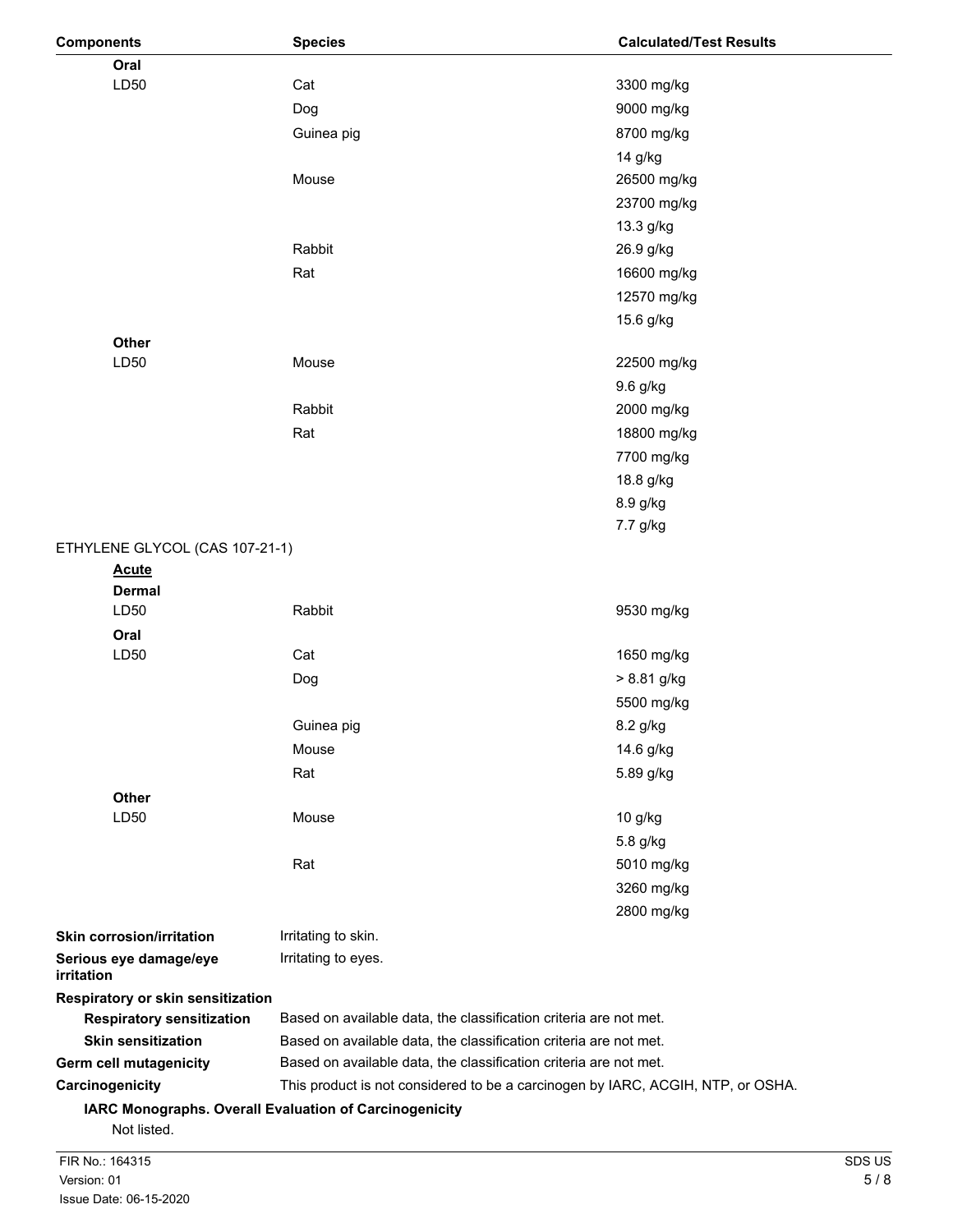|                                                       | <b>OSHA Specifically Requiated Substances (29 CFR 1910.1001-1053)</b>                                              |
|-------------------------------------------------------|--------------------------------------------------------------------------------------------------------------------|
| Not listed.                                           |                                                                                                                    |
| <b>Reproductive toxicity</b>                          | May damage fertility or the unborn child.                                                                          |
| Specific target organ toxicity -<br>single exposure   | May cause respiratory irritation.                                                                                  |
| Specific target organ toxicity -<br>repeated exposure | Based on available data, the classification criteria are not met.                                                  |
| <b>Aspiration hazard</b>                              | If aspirated into lungs during swallowing or vomiting, may cause chemical pneumonia, pulmonary<br>injury or death. |
| <b>Chronic effects</b>                                | Prolonged inhalation may be harmful. Prolonged exposure may cause chronic effects.                                 |
| 12. Ecological information                            |                                                                                                                    |

## **Ecotoxicity**

The product is not classified as environmentally hazardous. However, this does not exclude the possibility that large or frequent spills can have a harmful or damaging effect on the environment.

#### **Ecotoxicity**

| <b>Components</b>                                 |                                                                                                                                                                                            | <b>Species</b>                                                                     | <b>Calculated/Test Results</b> |
|---------------------------------------------------|--------------------------------------------------------------------------------------------------------------------------------------------------------------------------------------------|------------------------------------------------------------------------------------|--------------------------------|
| 2.2'-Oxydiethanol (CAS 111-46-6)                  |                                                                                                                                                                                            |                                                                                    |                                |
| <b>Aquatic</b>                                    |                                                                                                                                                                                            |                                                                                    |                                |
| Fish                                              | LC50                                                                                                                                                                                       | Western mosquitofish (Gambusia affinis) > 32000 mg/l, 96 hours                     |                                |
| ETHYLENE GLYCOL (CAS 107-21-1)                    |                                                                                                                                                                                            |                                                                                    |                                |
| <b>Aquatic</b>                                    |                                                                                                                                                                                            |                                                                                    |                                |
| Fish                                              | LC50                                                                                                                                                                                       | Fathead minnow (Pimephales promelas) 8050 mg/l, 96 hours                           |                                |
| Persistence and degradability                     |                                                                                                                                                                                            | No data is available on the degradability of any ingredients in the mixture.       |                                |
| <b>Bioaccumulative potential</b>                  |                                                                                                                                                                                            |                                                                                    |                                |
| Partition coefficient n-octanol / water (log Kow) |                                                                                                                                                                                            |                                                                                    |                                |
| FTHYLENE GLYCOL                                   |                                                                                                                                                                                            | -1.36                                                                              |                                |
| Mobility in soil                                  |                                                                                                                                                                                            | No data available. This product is miscible in water and may not disperse in soil. |                                |
| Other adverse effects                             | No other adverse environmental effects (e.g. ozone depletion, photochemical ozone creation<br>potential, endocrine disruption, global warming potential) are expected from this component. |                                                                                    |                                |

### **13. Disposal considerations**

| <b>Disposal instructions</b>             | Collect and reclaim or dispose in sealed containers at licensed waste disposal site. Dispose of<br>contents/container in accordance with local/regional/national/international regulations.                            |
|------------------------------------------|------------------------------------------------------------------------------------------------------------------------------------------------------------------------------------------------------------------------|
| Local disposal regulations               | Dispose in accordance with all applicable regulations.                                                                                                                                                                 |
| Hazardous waste code                     | The waste code should be assigned in discussion between the user, the producer and the waste<br>disposal company.                                                                                                      |
| Waste from residues / unused<br>products | Dispose of in accordance with local regulations. Empty containers or liners may retain some<br>product residues. This material and its container must be disposed of in a safe manner (see:<br>Disposal instructions). |
| Contaminated packaging                   | Since emptied containers may retain product residue, follow label warnings even after container is<br>emptied. Empty containers should be taken to an approved waste handling site for recycling or<br>disposal.       |

### **14. Transport information**

### **DOT**

Not regulated as dangerous goods.

### **IATA**

Not regulated as dangerous goods.

### **IMDG**

Not regulated as dangerous goods.

**Transport in bulk according to** Not established. **Annex II of MARPOL 73/78 and the IBC Code**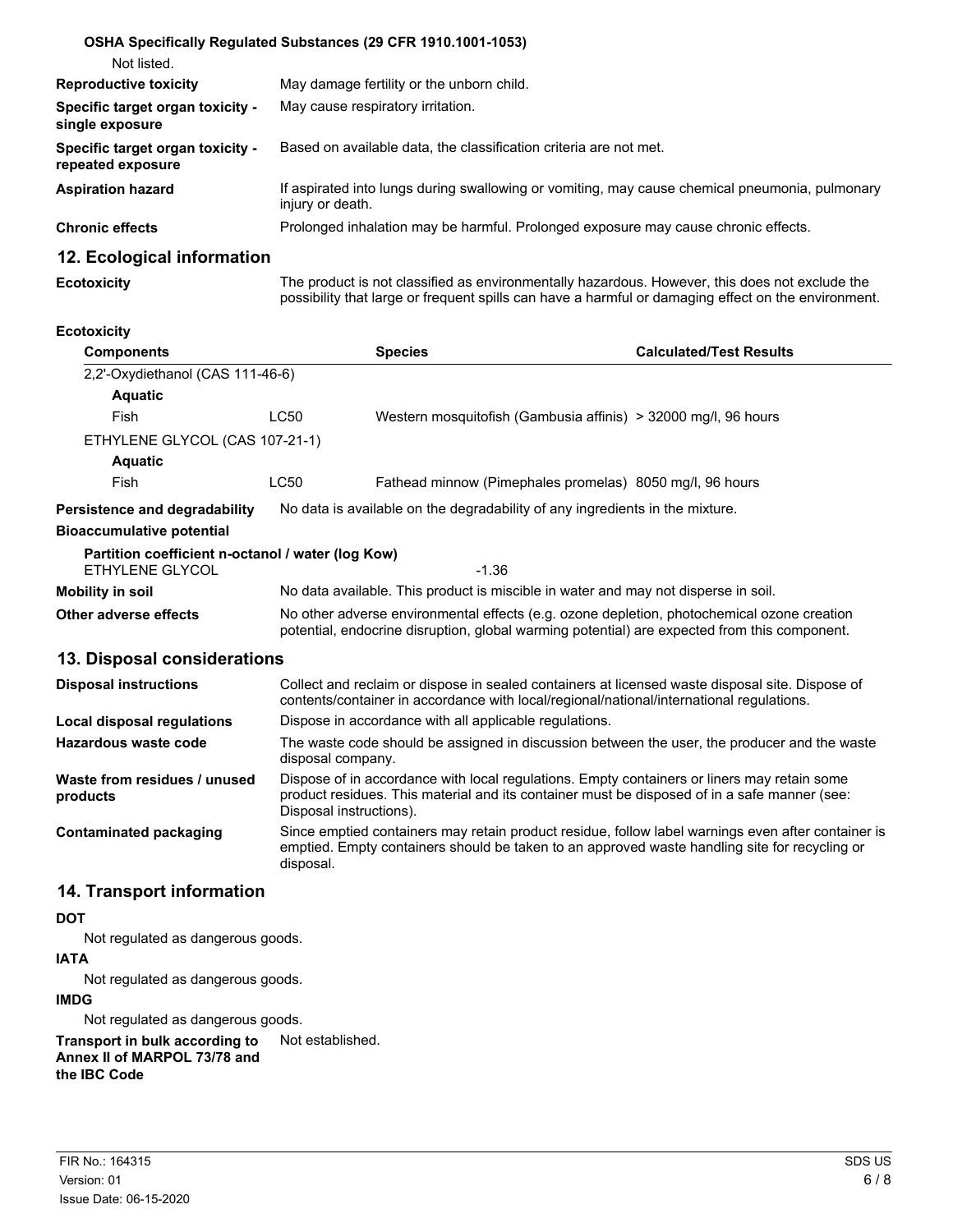# **15. Regulatory information**

| <b>US federal regulations</b>                                                                                      | This product is a "Hazardous Chemical" as defined by the OSHA Hazard Communication<br>Standard, 29 CFR 1910.1200. |                                                                         |                                                                                                       |  |
|--------------------------------------------------------------------------------------------------------------------|-------------------------------------------------------------------------------------------------------------------|-------------------------------------------------------------------------|-------------------------------------------------------------------------------------------------------|--|
| <b>Toxic Substances Control Act (TSCA)</b>                                                                         |                                                                                                                   |                                                                         |                                                                                                       |  |
|                                                                                                                    | TSCA Section 12(b) Export Notification (40 CFR 707, Subpt. D)                                                     |                                                                         |                                                                                                       |  |
| Not regulated.                                                                                                     |                                                                                                                   |                                                                         |                                                                                                       |  |
| <b>CERCLA Hazardous Substance List (40 CFR 302.4)</b>                                                              |                                                                                                                   |                                                                         |                                                                                                       |  |
| ETHYLENE GLYCOL (CAS 107-21-1)                                                                                     |                                                                                                                   | Listed.                                                                 |                                                                                                       |  |
| <b>SARA 304 Emergency release notification</b>                                                                     |                                                                                                                   |                                                                         |                                                                                                       |  |
| Not regulated.<br>OSHA Specifically Regulated Substances (29 CFR 1910.1001-1053)<br>Not listed.                    |                                                                                                                   |                                                                         |                                                                                                       |  |
| Superfund Amendments and Reauthorization Act of 1986 (SARA)<br><b>SARA 302 Extremely hazardous substance</b>       |                                                                                                                   |                                                                         |                                                                                                       |  |
| Not listed.                                                                                                        |                                                                                                                   |                                                                         |                                                                                                       |  |
| SARA 311/312 Hazardous<br>chemical                                                                                 | Yes                                                                                                               |                                                                         |                                                                                                       |  |
| <b>Classified hazard</b><br>categories                                                                             | Acute toxicity (any route of exposure)<br>Reproductive toxicity                                                   | Specific target organ toxicity (single or repeated exposure)            |                                                                                                       |  |
| SARA 313 (TRI reporting)                                                                                           |                                                                                                                   |                                                                         |                                                                                                       |  |
| <b>Chemical name</b>                                                                                               |                                                                                                                   | <b>CAS number</b>                                                       | % by wt.                                                                                              |  |
| ETHYLENE GLYCOL                                                                                                    |                                                                                                                   | $107 - 21 - 1$                                                          | 90.5                                                                                                  |  |
| <b>Other federal regulations</b>                                                                                   |                                                                                                                   |                                                                         |                                                                                                       |  |
| Clean Air Act (CAA) Section 112 Hazardous Air Pollutants (HAPs) List                                               |                                                                                                                   |                                                                         |                                                                                                       |  |
| ETHYLENE GLYCOL (CAS 107-21-1)<br>Clean Air Act (CAA) Section 112(r) Accidental Release Prevention (40 CFR 68.130) |                                                                                                                   |                                                                         |                                                                                                       |  |
| Not regulated.                                                                                                     |                                                                                                                   |                                                                         |                                                                                                       |  |
| <b>Safe Drinking Water Act</b><br>(SDWA)                                                                           |                                                                                                                   | Contains component(s) regulated under the Safe Drinking Water Act.      |                                                                                                       |  |
| <b>US state regulations</b>                                                                                        |                                                                                                                   |                                                                         |                                                                                                       |  |
| <b>California Proposition 65</b>                                                                                   |                                                                                                                   |                                                                         |                                                                                                       |  |
|                                                                                                                    | to www.P65Warnings.ca.gov.                                                                                        | cause birth defects or other reproductive harm. For more information go | WARNING: This product can expose you to ETHYLENE GLYCOL, which is known to the State of California to |  |
|                                                                                                                    | California Proposition 65 - CRT: Listed date/Developmental toxin                                                  |                                                                         |                                                                                                       |  |
|                                                                                                                    | ETHYLENE GLYCOL (CAS 107-21-1)                                                                                    | Listed: June 19, 2015                                                   |                                                                                                       |  |
| <b>International Inventories</b>                                                                                   |                                                                                                                   |                                                                         |                                                                                                       |  |
| All components are listed or are exempt from listing on the Toxic Substances Control Act Inventory.                |                                                                                                                   |                                                                         |                                                                                                       |  |
| 16. Other information, including date of preparation or last revision                                              |                                                                                                                   |                                                                         |                                                                                                       |  |

| <b>Issue date</b>               | 06-15-2020                                           |
|---------------------------------|------------------------------------------------------|
| <b>Version</b>                  | 01                                                   |
| <b>HMIS<sup>®</sup></b> ratings | Health: $2$<br>Flammability: 1<br>Physical hazard: 0 |
| <b>NFPA ratings</b>             | Health: $2$<br>Flammability: 1<br>Instability: 0     |